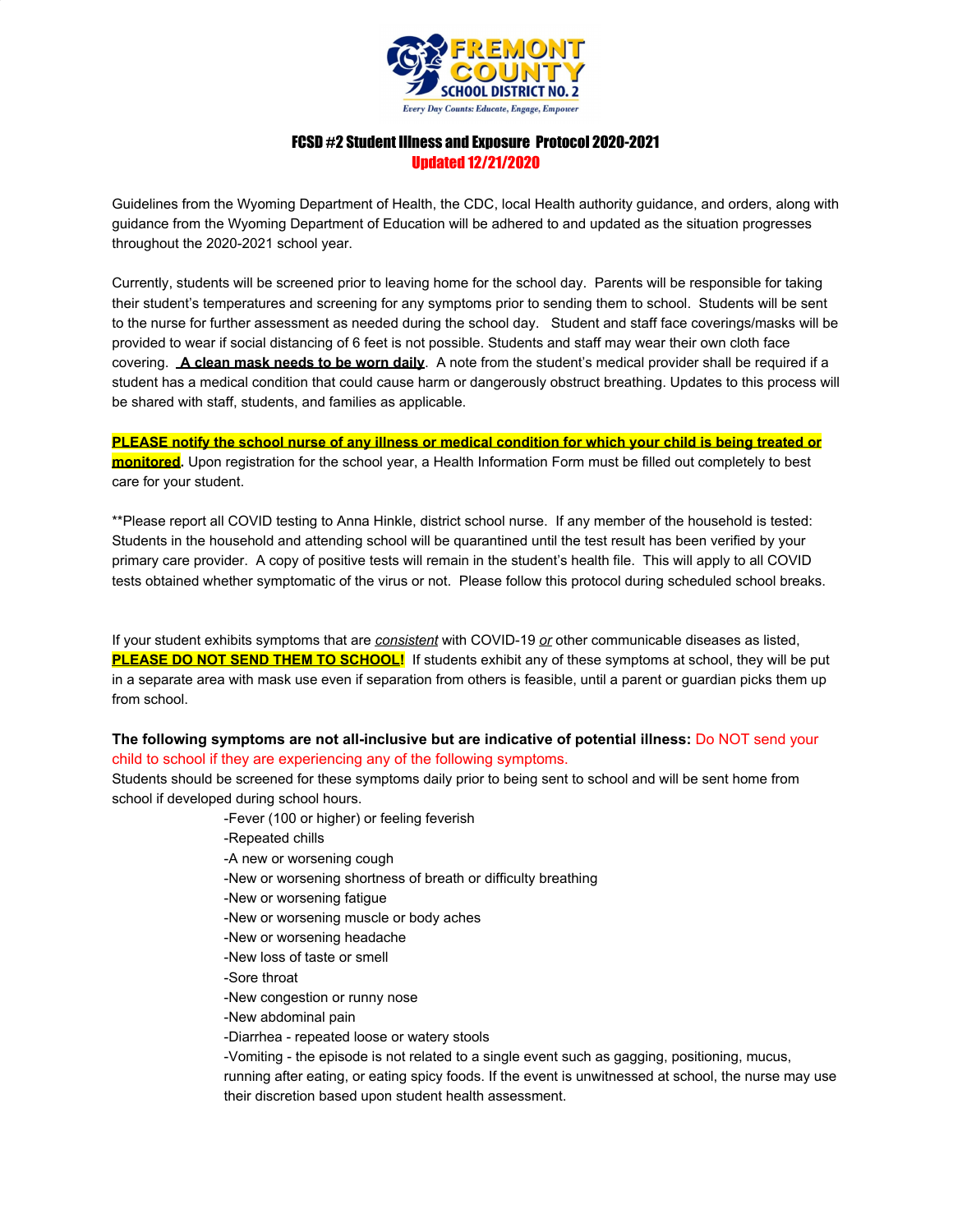

If your student has had close contact with a positive case of Covid-19 in the two weeks preceding the start of school and anytime during the school year, please keep your student home and contact your healthcare provider for further guidance. Please contact the school nurse as well.

### **Quarantine Options when you have been exposed to a positive case:**

**After 10 days:** if you have monitored yourself daily and have not had **ANY** symptoms. In this instance, individuals meeting these criteria could resume their usual activities beginning on day 11 after exposure.

**After 7 days:** if you have monitored yourself daily and have not had **ANY** symptoms **AND** you had a negative PCR (nasal swab or saliva test), test collected on day 5 or later of exposure. In this instance, individuals meeting these criteria could resume their usual activities beginning on day 8 after exposure.

\*In no circumstances can quarantine be discontinued before **7 full days of quarantine** have passed since exposure\*

#### **Isolation**:

Students given isolation orders (tested positive), will be required to stay home until they meet the criteria for release:

- At least 10 days since symptoms started
- No fever for at least 24 hours without the use of fever-reducing medication
- Respiratory symptoms have improved
- Documentation from your medical provider or Wyoming Department of Health

If the infected person has had no symptoms, they will be released once ten days have passed since their test was collected.

### **COVID-19 resources: [wdh.covid19@wyom.gov](mailto:wdh.covid19@wyom.gov) or call 307-857-3677**

## **Other health condition considerations to keep students home from school, or for students to be sent home from school:**

**Asthma:** Symptoms that do not respond to prescribed medication, if no prescribed medication is available for the treatment of asthma symptoms, or if concerned with COVID-19 the possible exacerbation trigger.

**Diabetes**: Each diabetic has an individualized plan of care. The school nurse and parent(s)/guardian(s), will meet to ensure appropriate action is in place for the student.

Considerations for sending a diabetic student home: A blood glucose of greater than 300, inadequate supplies to treat diabetes at school, blood glucose less than 60, or accompanying low blood glucose symptoms such as feeling weak, hungry, trembling and feeling shaky, sweating, pounding heart, pale skin, or feeling frightened or anxious. Individuals with Diabetes may be at higher risk of complications if COVID-19 is contracted, please speak with your provider regarding precautions to take. Please inform the school nurse if a treatment plan change has been **advised.**

**Head lice:** Students will be sent home if *live* lice are identified.

**Localized rash:** A new rash/skin changes of undetermined origin is a sign of potential illness. **Please contact your healthcare provider for care.**